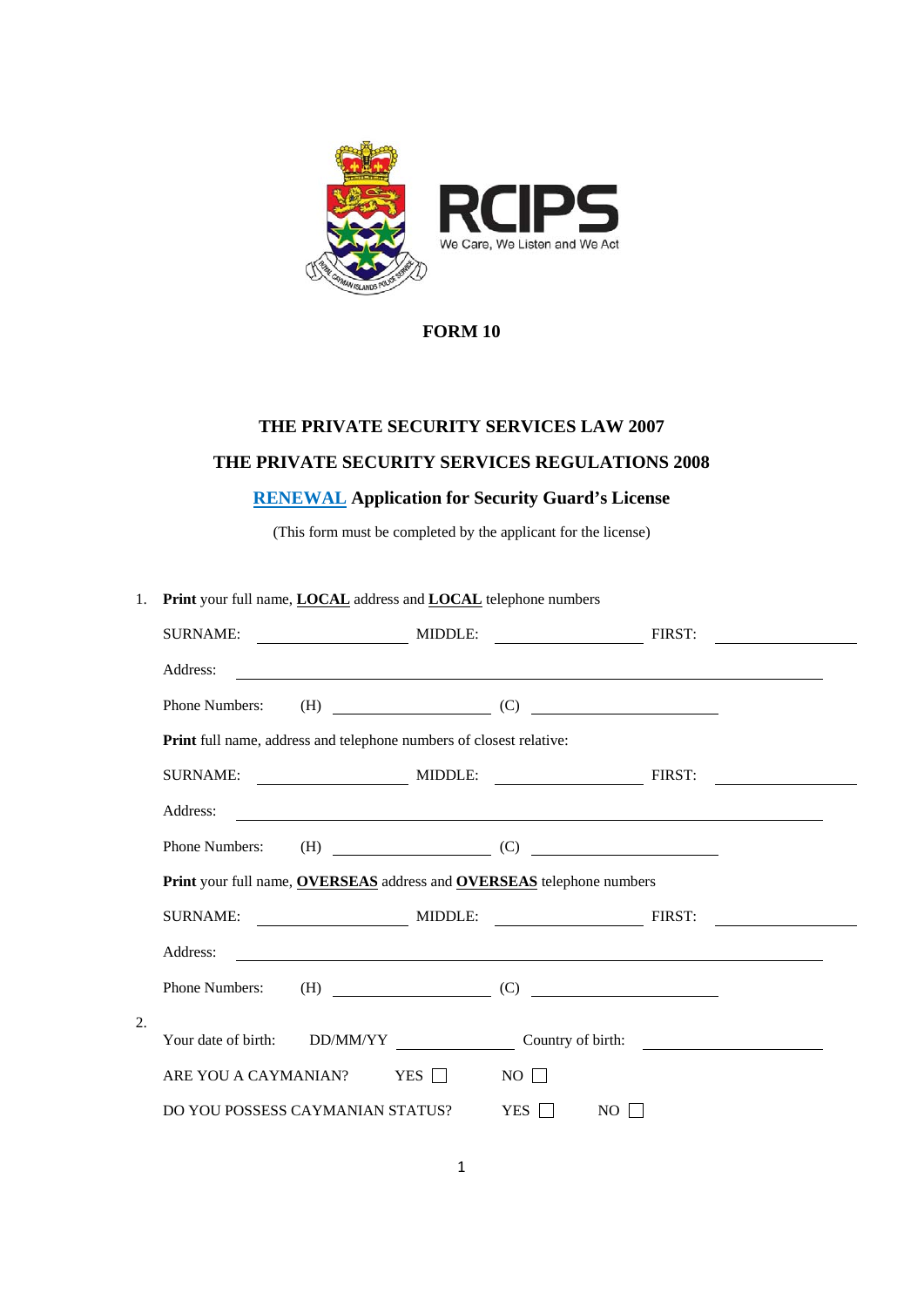

DO YOU POSSESS PERMANENT RESIDENCY? YES  $\Box$  NO  $\Box$ 

IF NOT, WHAT IS YOUR NATIONALITY AND HOW LONG HAVE YOU BEEN RESIDING IN THE CAYMAN ISLANDS?

**APPLICANT MUST SUBMIT THE RELEVANT DOCUMENT (S) TO SUPPORT ANSWERS TO QUESTIONS 2. (a) (b) (c) or (d) AS APPLICABLE.** 

**3. Provide the relevant information for the following: (Mark (N/A) where question is not applicable)** 

| (a)<br>Temporary Work Permit No.                                                                  |                     | Expiry Day:        | dd/mm/yy |
|---------------------------------------------------------------------------------------------------|---------------------|--------------------|----------|
| (b)<br>Work Permit No.                                                                            |                     | <b>Expiry Day:</b> | dd/mm/yy |
| (c)<br>Gainful Occupation Lic. No.                                                                |                     | Expiry Day:        | dd/mm/yy |
| (d)<br>Name of Pension Plan Provider:<br>Telephone Number:<br>Administrator:                      |                     |                    |          |
| (e)<br>Name of Health Insurance Provider:<br>Telephone Number:<br><b>Issued Date:</b><br>dd/mm/yy | <b>Expiry Date:</b> | dd/mm/yy           |          |
| (f)<br>Name of the Security Company:<br>Address:<br>Telephone Number:                             |                     |                    |          |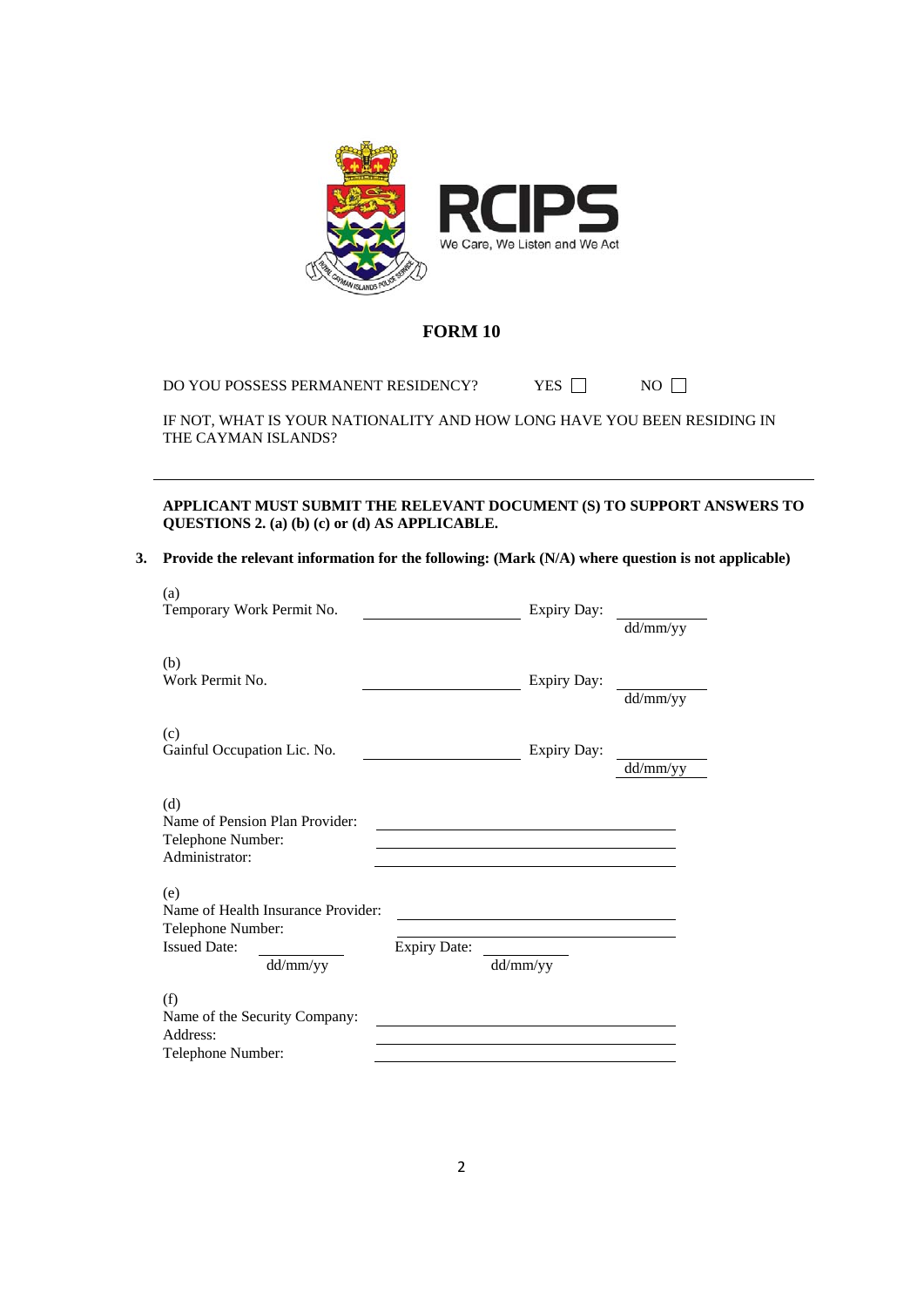

(g) Detail description of uniform:

4.

Have you ever been convicted of a Criminal or Traffic offence in any country? YES  $\Box$  NO  $\Box$ 

If yes, applicant must give details of any offence (s) the year (s) and Country in which conviction (s) were committed:

| <b>OFFENCES</b> | <b>COUNTRY</b> | YEAR OF CONVICTION |
|-----------------|----------------|--------------------|
|                 |                |                    |
|                 |                |                    |
|                 |                |                    |
|                 |                |                    |

**Applicant to provide a current Cayman Police record if you are a resident in the Cayman Islands for more than 6 months or a Police record from a foreign country of origin if resided in for the last 6 months.** 

**Applicant to provide two (2) color full face passport size photographs which are to be notarized.** 

State your current Cayman Islands Security Guard's License details.

5.

Issued Date: Expiry Date:

dd/mm/yy dd/mm/yy

List details of your training, certificates and other supporting documents regarding your experience as a security guard. (Certificates and supporting documents must be accompanied with application):